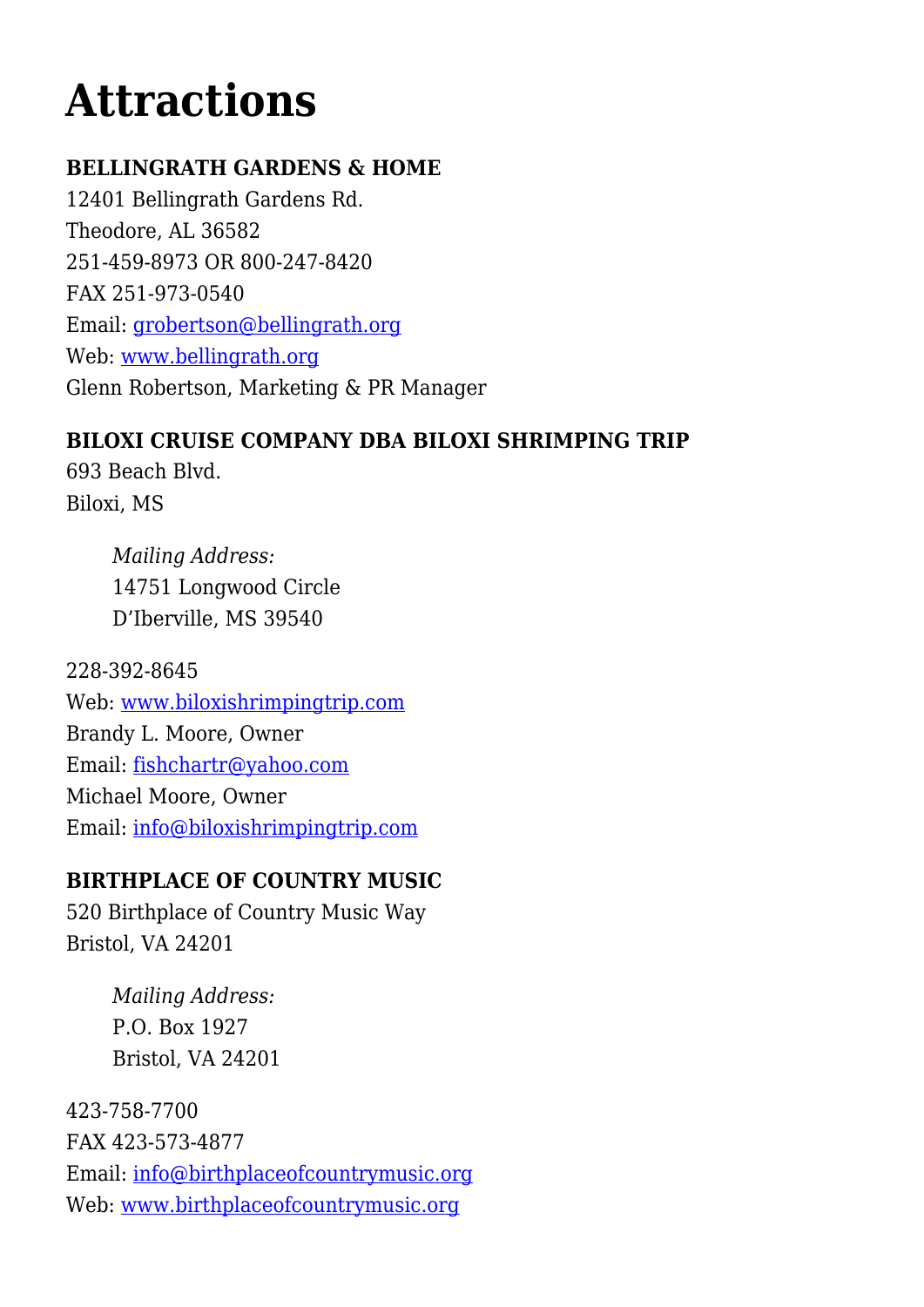Tracey Childress, Group Tour Sales Email: [tchildress@birthplaceofcountrymusic.org](mailto:tchildress@birthplaceofcountrymusic.org) 423-573-1927

## **BLACK BELT TREASURES CULTURAL ARTS CENTER**

209 Claiborne St. Camden, AL 36726 334-682-9878 Email: [info@blackbelttreasures.com](mailto:info@blackbelttreasures.com) Web: [www.blackbelttreasures.com](http://www.blackbelttreasures.com) Sulynn Creswell, Executive Director Kristin Law, Art Programs/Marketing Director

# **BUSH'S VISITOR CENTER**

3901 US Hwy 411 Dandridge, TN 37725 865-509-3077 FAX 865-509-0676 Email: [sschroeder@bushbros.com](mailto:sschroeder@bushbros.com) Web: [www.bushbeans.com](http://www.bushbeans.com) Scott Schroeder, Manager

## **COUNTRY TONITE THEATRE**

(See Theatres)

# **DOLLYWOOD PARKS AND RESORTS**

2700 Dollywood Parks Blvd. Pigeon Forge, TN 37863 800-DOLLYWOOD FAX 888-409-2390 Email: [bsalyers@dollywood.com](mailto:bsalyers@dollywood.com) Web: [www.dollywood.com](http://www.dollywood.com/) Brandi Salyers, Sales Manager 865-428-9674

## **EASTERN BAND CHEROKEE DESTINATION MARKETING**

810 Aquoni Rd. Cherokee, NC 281719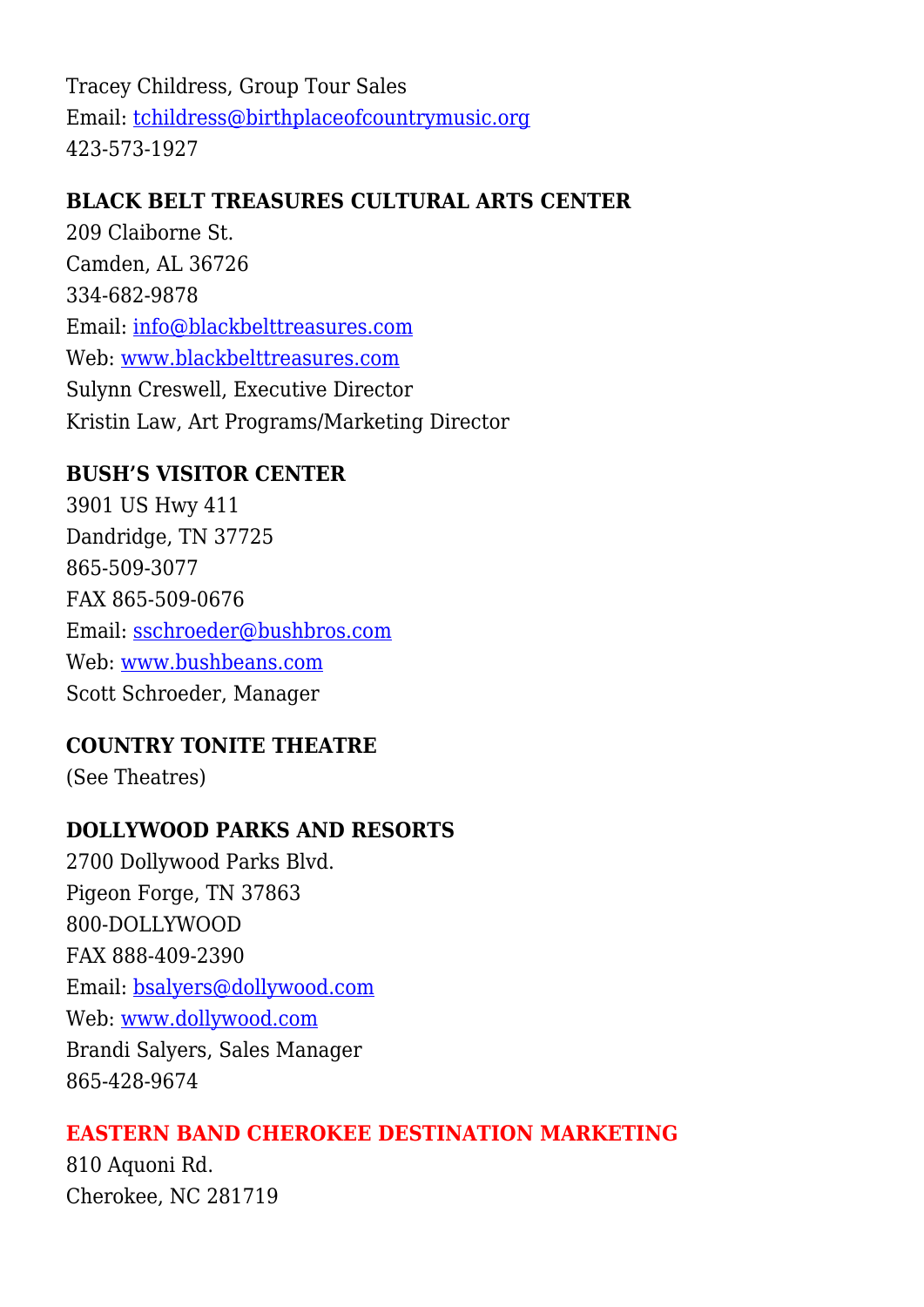*Mailing Address:* P.O. Box 460 Cherokee, NC 28719

828-359-6492 Email: [friehusk@ebci-nsn.gov](mailto:friehusk@ebci-nsn.gov) Web: [www.visitcherokeenc.com](http://www.visitcherokeenc.com) Frieda K. Huskey, Group Sales Coord. Cell: 828-269-7095

#### **GEORGIA AQUARIUM**

225 Baker St. NW Atlanta, GA 30313 334-593-4096 OR 404-581-4175 FAX 334-460-9797 Email: [mfranklin@georgiaaquarium.org](mailto:mfranklin@georgiaaquarium.org) Web: [www.georgiaaquarium.org](http://www.georgiaaquarium.org/) Mich Franklin, Regional Sales Manager

#### **GEORGIA MOUNTAIN FAIRGROUNDS**

P.O. Box 444 Hiawassee, GA 30546 706-896-4191 FAX 706-896-4209 Email: [gamtfair@windstream.net](mailto:gamtfair@windstream.net) Web: [www.georgiamountainfairgrounds.com](http://www.georgiamountainfairgrounds.com) Hilda Thomason, General Manager

## **GRACELAND DIVISION, ELVIS PRESLEY ENTERPRISES**

3734 Elvis Presley Blvd. Memphis, TN 38116

> *Mailing Address:* P.O. Box 16508 Memphis, TN 38186

901-332-3322 OR 800-283-2000 FAX 901-473-6000 Email: lhuffstutler@guesthousegraceland.com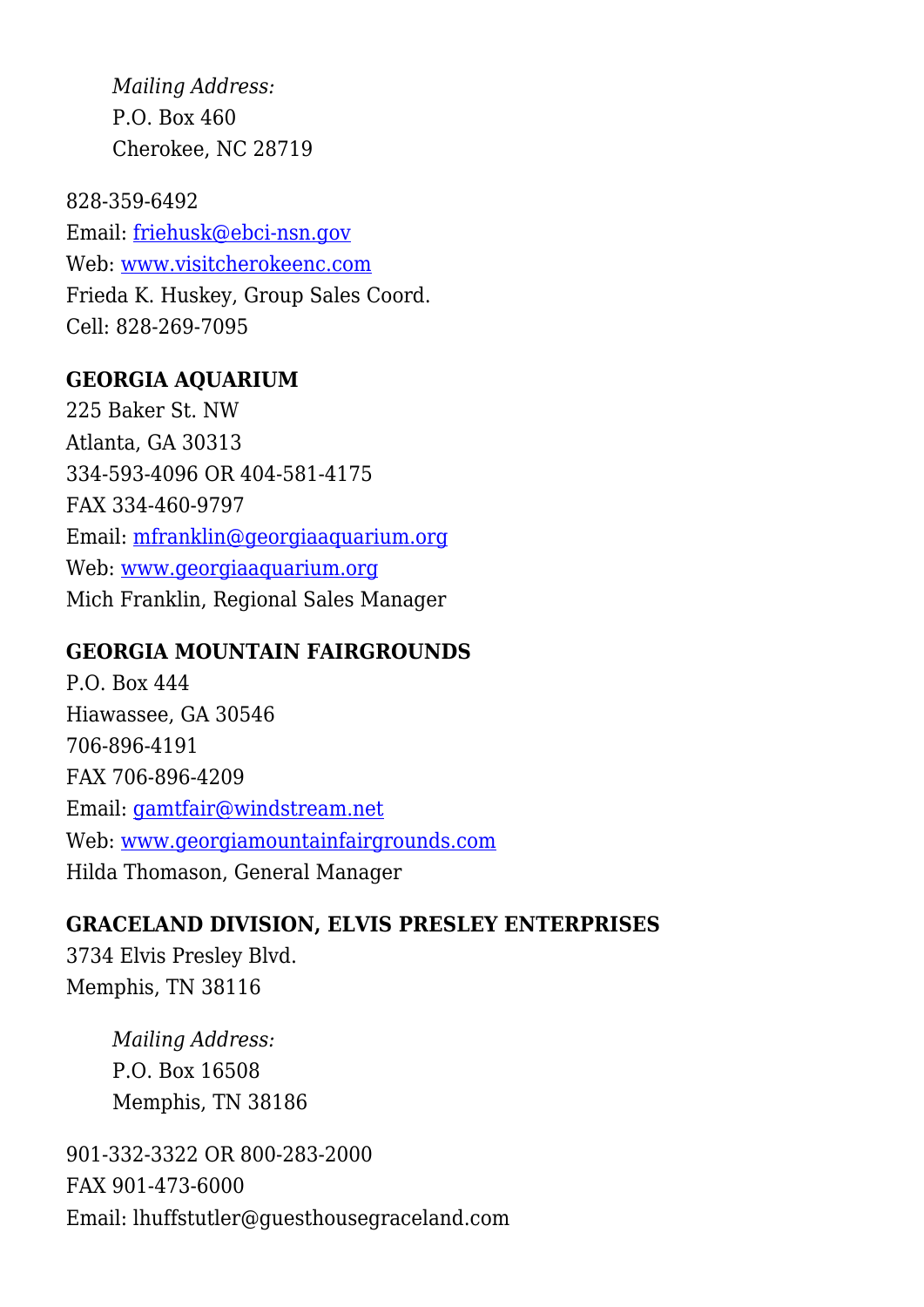Web: [www.graceland.com](http://www.graceland.com/)

Lori Huffstutler, Tour & Travel Sales Manager 901-473-6087

## **HARRAH'S CHEROKEE CASINO RESORT Harrah's Cherokee Valley River Casino & Hotel**

777 Casino Dr. Cherokee, NC 28719 877-778-8138 FAX 828-497-8384 Web: [www.harrahscherokee.com](http://www.harrahscherokee.com) Gregory Cable, Manager, National Casino Marketing & Motorcoach Email: [gcable@harrahs.com](mailto:gcable@harrahs.com); chemotorcoachtm@caesars.com 828-497-8299

# **LANDMARK PARK**

430 Landmark Dr. Dothan, AL 36303

> *Mailing Address:* P.O. Box 6362 Dothan, AL 36302

334-794-3452 FAX 334-677-7229 Web: [www.landmarkparkdothan.com](http://www.landmarkparkdothan.com) Laura Stakelum, Public Relations Director Email: [laurav@landmarkparkdothan.com](mailto:laurav@landmarkparkdothan.com) Wendy Blair, Assistant Director Email: [wendy@landmarkparkdothan.com](mailto:wendy@landmarkparkdothan.com)

## **PEARL RIVER RESORT**

*Golden Moon Hotel and Casino Silver Star Hotel and Casino* 13541 Hwy. 16 W Choctaw, MS 39350

> *Mailing Address:* P.O. Box 6048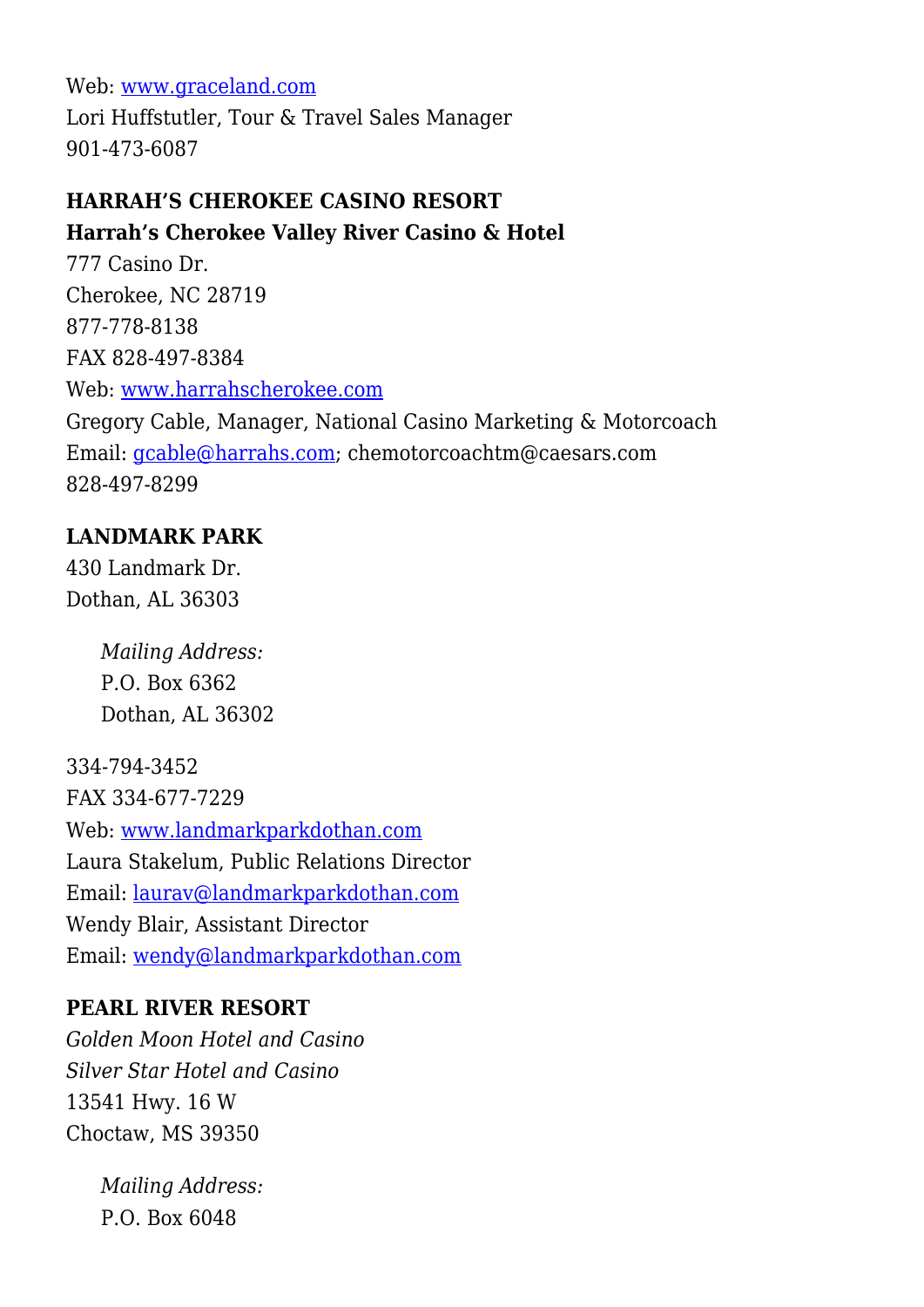Choctaw, MS 39350

601-663-0464 OR 866-447-3275 x30464 FAX 601-663-0147 Email: [michaelpdan@pearlriverresort.com](mailto:michaelpdan@pearlriverresort.com) Web: [www.pearlriverresort.com](http://www.pearlriverresort.com) Michael P. Dan, Manager of Tour & Travel

# **TENNESSEE VALLEY RAILROAD MUSEUM**

4119 Cromwell Rd. Chattanooga, TN 37421 423-894-8028 FAX 423-894-8029 Web: [www.tvrail.com](http://www.tvrail.com) Olivia Hovey, Director of Guest Services, x1017 Email: [ohovey@tvrail.com](mailto:ohovey@tvrail.com)

# **THE OUTLET SHOPS OF GRAND RIVER**

6200 Grand River Blvd., Suite 446 Leeds, AL 35094 205-702-8360 FAX 205-702-8361 Email: [amccain@shopsofgrandriver.com](mailto:amccain@shopsofgrandriver.com) Web: [www.shopsofgrandriver.com](http://www.shopsofgrandriver.com) Jeannie Cole, Property Manager Cell: 205-773-9293

# **TITANIC MUSEUM ATTRACTION PIGEON FORGE**

2134 Parkway Pigeon Forge, TN 37863 800-381-7670 FAX 865-868-1199 Email: [ruthann.crust@titanicattraction.com](mailto:ruthann.crust@titanicattraction.com) Web: [www.TitanicAttraction.com](http://www.titanicattraction.com) Ruthann Crust, CTIS, CSTP, Senior Sales Executive

# **TOUR TENNESSEE**

(See Tour Receptives)